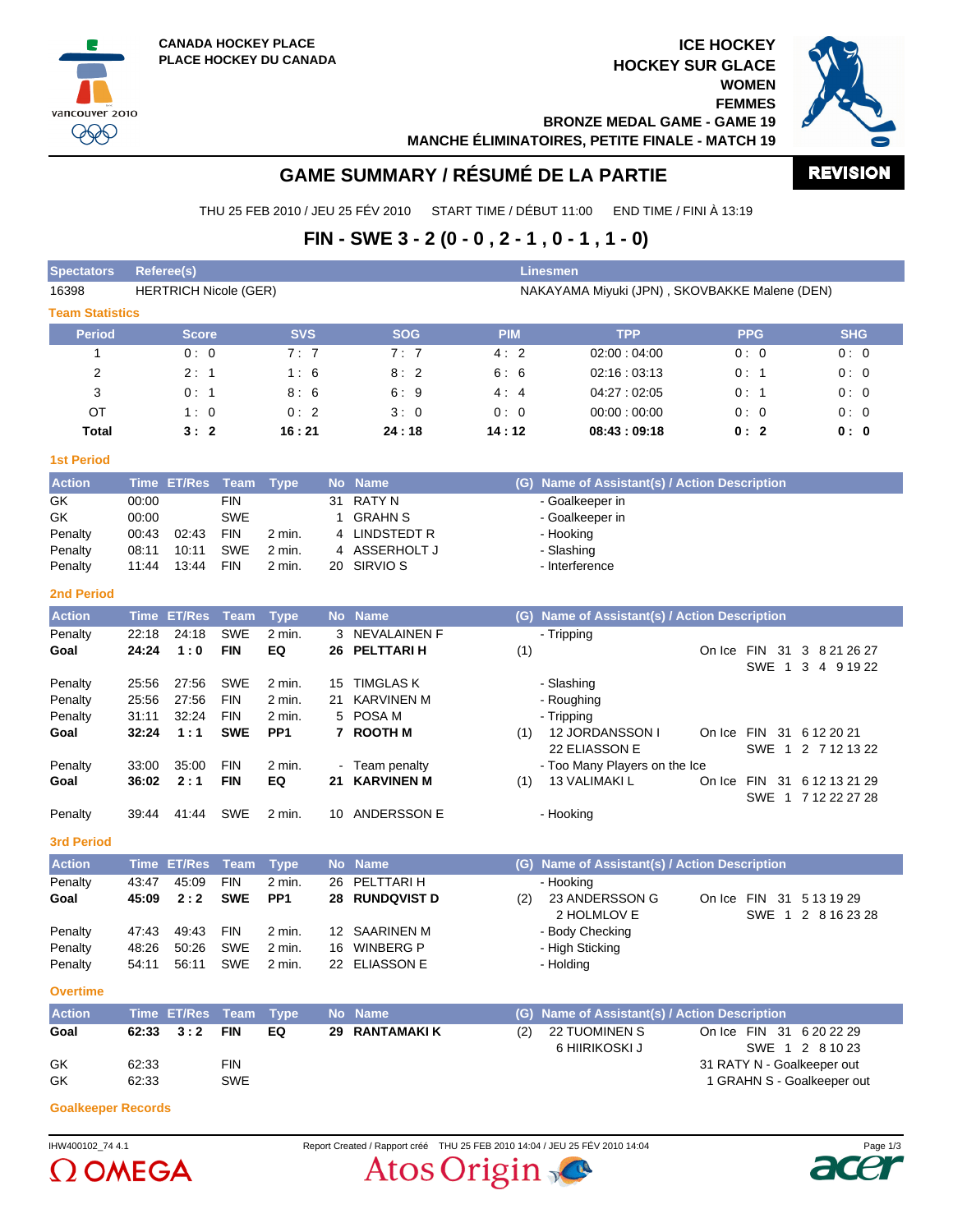



### **ICE HOCKEY HOCKEY SUR GLACE**

**WOMEN FEMMES**



**BRONZE MEDAL GAME - GAME 19 MANCHE ÉLIMINATOIRES, PETITE FINALE - MATCH 19**

#### **Team : FIN - Finland Team : SWE - Sweden**

| No Name           | <b>SOG</b> | <b>SVS</b> | <b>MIP</b> | No Name                  | <b>SOG</b> | <b>SVS</b> | <b>MIP</b> |
|-------------------|------------|------------|------------|--------------------------|------------|------------|------------|
| 31 RATY Noora     | 18         | 16         | 62:33      | GRAHN Sara               | 24         | 21         | 62:33      |
| KUISMA Mira (EG)  |            |            |            | 30 MARTIN Kim            |            |            |            |
| 30 VANHATALO Anna |            |            |            | 35 LIZANA Valentina (EG) |            |            |            |

#### **Game Statistics**

| Team: FIN (white) |  |
|-------------------|--|
|                   |  |
|                   |  |

|                 |                            |          |              |          | <b>Shots on Goal</b> |                |          |             |                | Time on Ice |             |                |      |      |               |            |            |
|-----------------|----------------------------|----------|--------------|----------|----------------------|----------------|----------|-------------|----------------|-------------|-------------|----------------|------|------|---------------|------------|------------|
| No Pos Name     |                            | G        | <b>A PIM</b> |          |                      | $\overline{2}$ |          | 3 OT TS +/- |                |             | $\mathbf 1$ | $\overline{2}$ | 3    |      | <b>OT TOT</b> | <b>SHF</b> | <b>AVG</b> |
| 12F             | <b>SAARINEN Mari</b>       | $\Omega$ | 0            | 2        | 0                    | 0              | 1        | $\Omega$    | 1              | $+1$        | 5:33        | 5:05           | 6:30 |      | 0:00 17:08    | 26         | 0:39       |
| 19 <sub>D</sub> | <b>MERTANEN Terhi</b>      | $\Omega$ | 0            | 0        |                      | 0              | 0        | 0           | 1              | 0           | 6:28        | 6:30           | 6:55 |      | 0:47 20:40    | 29         | 0:42       |
| 22 F            | TUOMINEN Saara +A          | $\Omega$ |              | 0        | 0                    |                | 0        | 0           | 1              | $+1$        | 8:28        | 7:42           | 7:53 |      | 1:03 25:06    | 34         | 0:44       |
| 26 D            | PELTTARI Heidi             | 1        | 0            | 2        | 0                    |                | 0        |             | 2              | $+1$        | 8:26        | 7:57           | 8:22 |      | 1:38 26:23    | 36         | 0.43       |
| 29 F            | <b>RANTAMAKI Karoliina</b> | 1        | 0            | 0        | 2                    | 0              | 0        | 1           | 3              | $+2$        | 7:33        | 7:26           | 7:00 |      | 1:18 23:17    | 36         | 0:38       |
| 3 D             | LAAKSONEN Emma +C          | 0        | 0            | 0        |                      |                | 0        | 0           | 2              | $+1$        | 4:21        | 4:18           | 5:14 |      | 0:46 14:39    | 29         | 0:30       |
| 4 D             | <b>LINDSTEDT Rosa</b>      | $\Omega$ | 0            | 2        | 0                    | 0              | 0        | 0           | 0              | 0           | 2:09        | 2:37           | 2:05 | 0:00 | 6:51          | 16         | 0:25       |
| 8F              | <b>VOUTILAINEN Marjo</b>   | 0        | 0            | 0        | 0                    | 0              | 0        | 0           | 0              | $+1$        | 5:29        | 5:32           | 5:28 |      | 0:50 17:19    | 31         | 0:33       |
| 23 F            | <b>TIKKINEN Nina</b>       | 0        | 0            | 0        | 0                    | 2              | 0        | 0           | 2              | 0           | 5:15        | 4:38           | 6:43 |      | 0:46 17:22    | 29         | 0:35       |
| 27 F            | <b>HELIN Anne</b>          | 0        | 0            | 0        | 0                    |                | 1        | $\Omega$    | $\overline{2}$ | $+1$        | 4:52        | 5:46           | 5:56 |      | 0:00 16:34    | 24         | 0:41       |
| 6 D             | HIIRIKOSKI Jenni +A        | 0        |              | 0        |                      | 0              | 2        | 0           | 3              | $+2$        | 7:30        | 7:21           | 6:11 |      | 0:51 21:53    | 35         | 0:37       |
| 9F              | <b>HOVI Venla</b>          | $\Omega$ | 0            | $\Omega$ | 0                    | $\Omega$       | 0        | 0           | 0              | 0           | 5:56        | 5:30           | 4:28 |      | 0:00 15:54    | 29         | 0:32       |
| 13F             | <b>VALIMAKI Linda</b>      | $\Omega$ |              | 0        |                      | 1              | 0        | 1           | 3              | $+1$        | 7:12        | 5:58           | 6:18 |      | 0:40 20:08    | 30         | 0:40       |
| 20 D            | SIRVIO Saija               | $\Omega$ | 0            | 2        | 0                    | 0              | 0        | 0           | 0              | $+1$        | 5:41        | 6:44           | 6:47 |      | 0:55 20:07    | 32         | 0:37       |
| 21 F            | <b>KARVINEN Michelle</b>   | 1        | 0            | 2        |                      |                | 2        | $\Omega$    | 4              | $+2$        | 6:48        | 6:30           | 5:24 |      | 0:26 19:08    | 30         | 0:38       |
| 5 <sub>D</sub>  | POSA Marija                | $\Omega$ | 0            | 2        | 0                    | 0              | 0        | 0           | 0              | 0           | 3:47        | 4:03           | 3:53 |      | 0:00 11:43    | 18         | 0:39       |
| 11F             | RAJAHUHTA Annina           | 0        | 0            | 0        | 0                    | 0              | 0        | 0           | 0              | 0           | 0:00        | 0:00           | 0:00 | 0:00 | 0:00          | 0          | 0:00       |
| 15F             | <b>TUOMINEN Minnamari</b>  | 0        | 0            | 0        | 0                    | 0              | 0        | 0           | 0              | $\Omega$    | 0:00        | 0:00           | 0:00 | 0:00 | 0:00          | 0          | 0:00       |
| 1 GK            | <b>KUISMA Mira</b>         | 0        | 0            | 0        | 0                    | 0              | 0        | 0           | 0              |             |             |                |      |      |               |            |            |
| 30 GK           | <b>VANHATALO Anna</b>      | 0        | 0            | 0        | 0                    | 0              | 0        | 0           | 0              |             |             |                |      |      |               |            |            |
| 31 GK           | <b>RATY Noora</b>          | 0        | 0            | 0        | 0                    | $\Omega$       | $\Omega$ | $\Omega$    | 0              |             |             |                |      |      |               |            |            |
| Total           |                            | 3        | 3            | 12       |                      | 8              | 6        | 3           | 24             |             |             |                |      |      |               |            |            |

### **Head Coach :** HAMALAINEN Pekka

 $\Omega$  OMEGA

|             | Team: SWE (blue)         |              |             |               |                      |               |               |               |               |          |             |      |                |      |                |                 |         |
|-------------|--------------------------|--------------|-------------|---------------|----------------------|---------------|---------------|---------------|---------------|----------|-------------|------|----------------|------|----------------|-----------------|---------|
|             |                          |              |             |               | <b>Shots on Goal</b> |               |               |               |               |          | Time on Ice |      |                |      |                |                 |         |
| No Pos Name |                          | G.           | <b>APIM</b> |               |                      | $\mathcal{P}$ |               | 3 OT TS $+/-$ |               |          |             | 12   | 3 <sup>1</sup> |      | OT TOT SHF AVG |                 |         |
| 2 F         | <b>HOLMLOV Elin</b>      | $\Omega$     |             | 0             | $\Omega$             | 0             | 0             | $\Omega$      | 0             | -1       | 7:09        | 6:39 | 9:09           |      | 1:06 24:03     | 32              | 0:45    |
| 8 F         | HOLST Erika +C           | <sup>0</sup> | 0           | 0             | $\Omega$             | 0             | $\mathcal{P}$ | $\Omega$      | 2             | -1       | 7:14        |      | 6:06 10:20     |      | 1:20 25:00     | 32              | 0:46    |
| 10D         | <b>ANDERSSON Emilia</b>  | $\Omega$     | $\Omega$    | $\mathcal{P}$ | $\Omega$             | 0             | $\Omega$      | $\Omega$      | 0             | -1       | 6:03        | 6:51 | 7:27           |      | 1:19 21:40     |                 | 30 0:43 |
| 16 F        | WINBERG Pernilla         | $\Omega$     | $\Omega$    | $\mathcal{P}$ |                      | 0             | $\Omega$      | $\Omega$      |               | $\Omega$ | 7:08        | 5:30 | 5:30           |      | $0:00$ 18:08   | 24              | 0:45    |
| 23 D        | <b>ANDERSSON Gunilla</b> | $\Omega$     |             | 0             | $\Omega$             | 0             |               | 0             |               | -1       | 6:27        |      | 7:54 11:48     |      | 1:48 27:57     | 37              | 0:45    |
| 9 F         | <b>ENSTROM Tina</b>      | $\Omega$     | $\Omega$    | 0             |                      | <sup>0</sup>  |               | $\Omega$      | $\mathcal{P}$ | -1       | 3:57        | 5:52 | 3:02           |      | 0:35 13:26     | 25              | 0:32    |
| 11F         | <b>OSTBERG Cecilia</b>   | 0            | 0           | $\Omega$      |                      | 0             | $\Omega$      | $\Omega$      |               | $\Omega$ | 3:44        | 4:07 | 2:25           |      | $0:00$ 10:16   | 17              | 0:36    |
| 19 F        | <b>MYREN Klara</b>       | $\Omega$     | $\Omega$    | $\Omega$      | $\Omega$             | $\Omega$      | $\Omega$      | $\Omega$      | 0             | $-1$     | 5:57        | 4:46 | 4:26           |      | 0:00 15:09     | 22              | 0:41    |
| 22 D        | <b>ELIASSON Emma</b>     |              |             | $\mathcal{P}$ | $\Omega$             | 0             | $\Omega$      | $\Omega$      | 0             | $-2$     | 7:59        | 7:55 | 8:25           |      | 1:12 25:31     | 35              | 0:43    |
| 27 D        | <b>NORDIN Emma</b>       |              |             | 0             | $\Omega$             | 0             | 0             | 0             | 0             | -1       | 3:04        | 3:17 | 0:31           | 0:00 | 6:52           | 12 <sup>2</sup> | 0:34    |